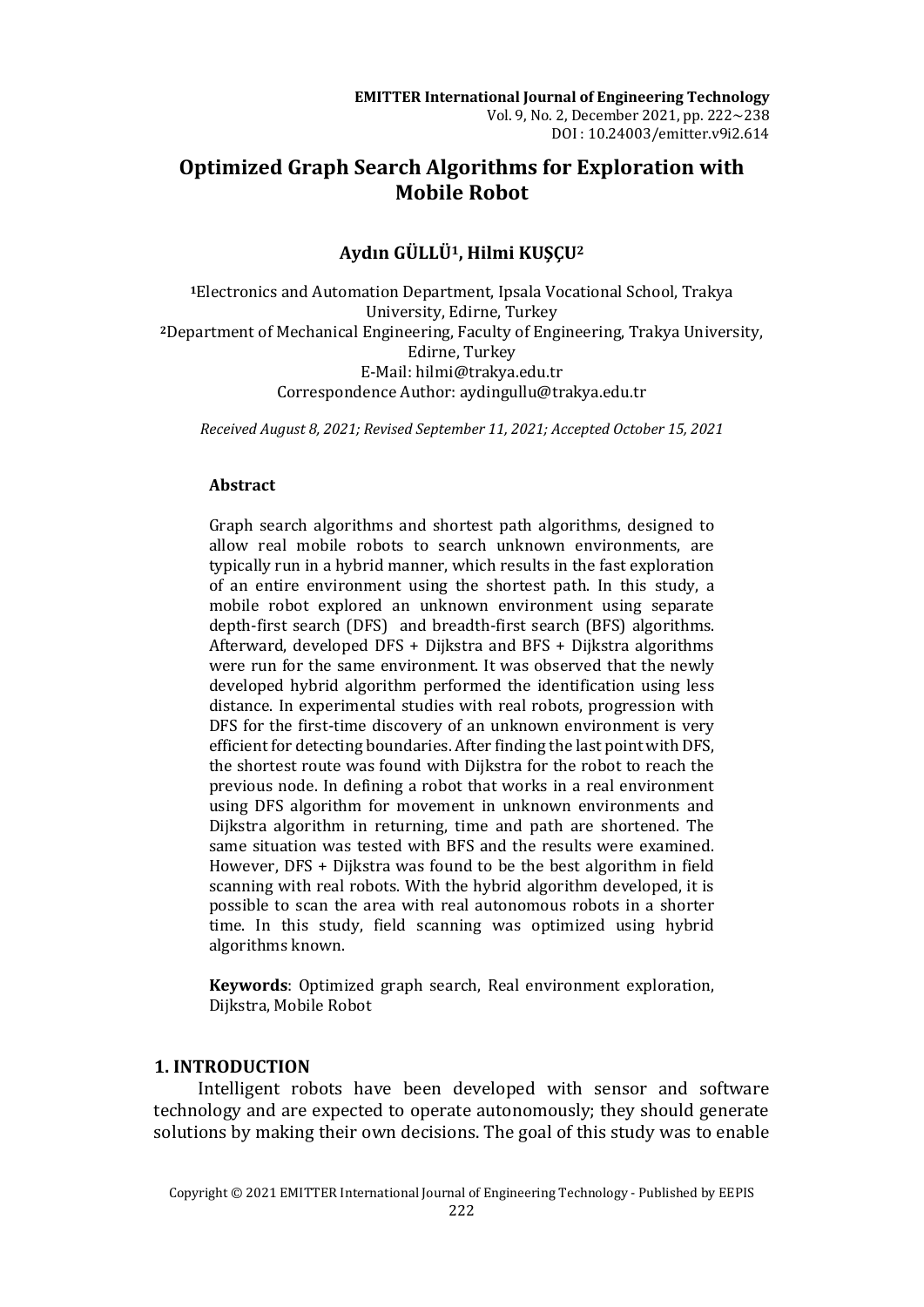an autonomous mobile robot to identify an unknown environment. One of the parameters required in the scanning of a real field is that the robot reaches a result in a short time by traveling a small distance. Since the 1950s, researchers have been seeking a solution to the shortest path problem [1-3]. The robot begins at a starting point and moves toward the next intersection point. It identifies the environment by recording the distance travelled and the direction of the route [4]. A map of the environment can be recorded through various structures, such as graphs, geometrics, and partial maps [5, 6]. For this study, the environment was recorded in graph format. In addition, a 2D environment map was drawn with the developed computer interface.

Different algorithms are used to define environments. Wall tracing algorithms can be used for this process. Despite this being a simple concept, solutions are impossible in complex environments [7]. Wall tracing algorithms have been used along with other algorithms to find solutions [8-10]. Graph search algorithms provide more efficient results for exploration of an environment. In a study by [11], environment identification was performed using a depth-first search (DFS) algorithm. This work was developed for the identification of a simple graph-type structure. Many studies [12-14] have comparatively examined DFS and BFS search algorithms. In a study by [15], graph search and Dijkstra algorithms were used in combination to find the shortest and quickest path. In a study by [16] to explore the trajectory planning of autonomous robots, algorithm operation time was taken into account. [17] considered the importance of the travel distances of real robots.

In the present study, a Dijkstra algorithm was run concurrently with graph search algorithms for environment exploration by real mobile robots. This enabled the robot to identify the environment in a shorter time and optimized the results of the graph search algorithms.

Section 2 provides the definitions of the algorithms used. In Section 3, the problem is explained. The hardware and software developed for the real test environment are described in Section 4. The proposed method is practically tested and the results are provided in Section 5. Section 6 presents the study evaluation, and suggestions for future work are discussed.

#### **2. ALGORITHM OVERVIEW**

BFS and DFS algorithms that were adapted to allow a real mobile robot to move autonomously were used in this study.

In the breadth-first search (BFS) algorithm, nodes are progressively scanned from top to bottom according to a graph structure. Transition to the next stage is not possible until all nodes in one stage are complete [18]. When a BFS algorithm is used for a real mobile robot, the robot passes the same nodes more than once during the search.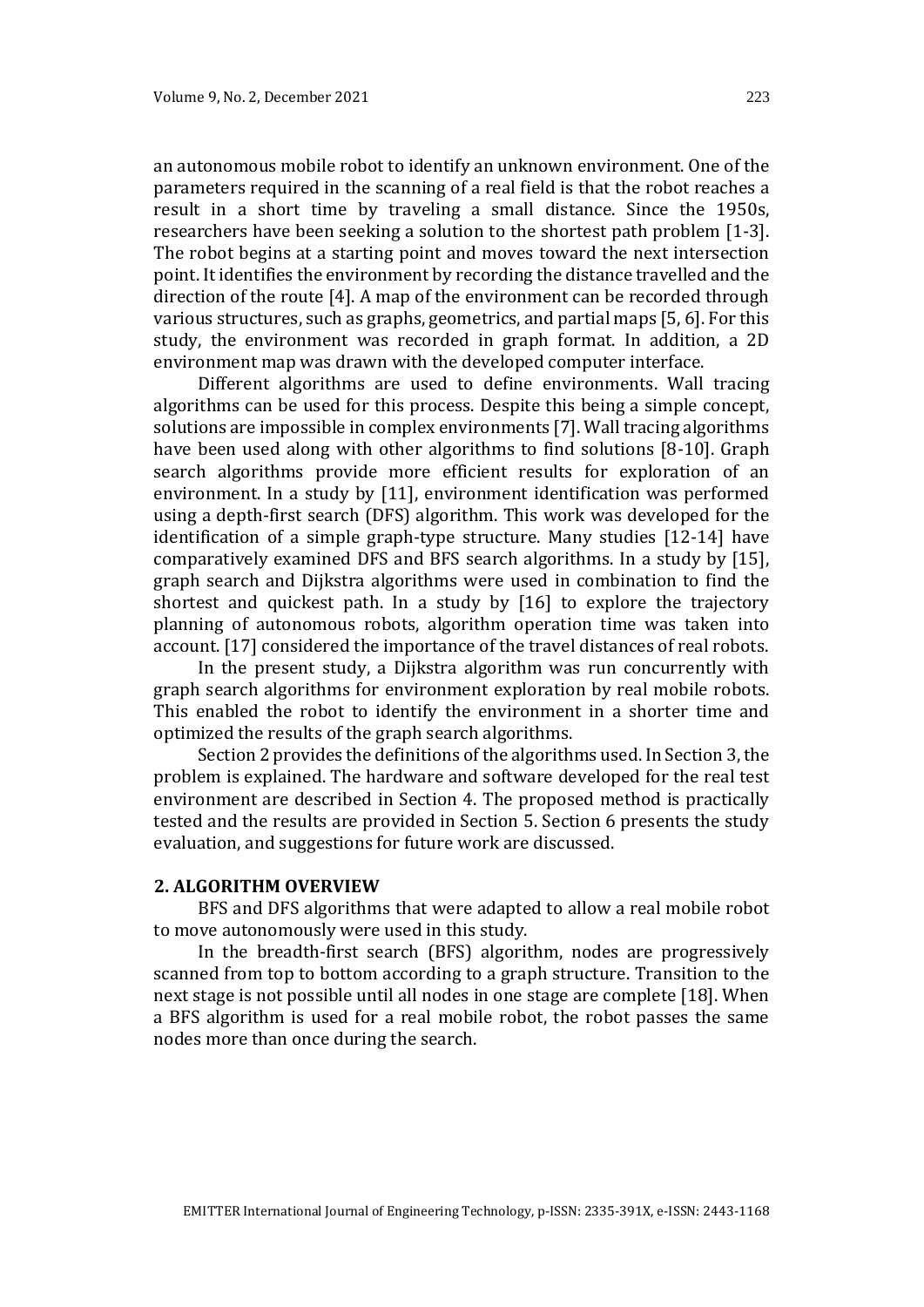

<span id="page-2-0"></span>**Figure 1.** Processing with Graphical Search Algorithms



**Figure 2.** Sample Graph-Type Data Structure

<span id="page-2-1"></span>In the DFS algorithm, the robot proceeds from the starting point through to the last node. When the robot reaches a node, it continues searching by returning to the previous node [19]. Using these two algorithms, unknown nodes are recorded. The operation of DFS and BFS algorithms is illustrated in [Figure 1.](#page-2-0) In the figure, BFS is scanning horizontally. DFS is a vertical scanning method. With DFS, it progresses to the last point and then returns to the previous node. With BFS, all nodes are visited horizontally. When the BFS algorithm is operated, as shown i[n Figure 2,](#page-2-1) the results are A, B, E, F, C, D. When both algorithms are run, the results defined are A, B, C, D, E, F. The robot will separately work with these two search algorithms to explore the entire unknown environment.

In cases in which the identified area has a simple tree structure, no optimization is required for the final identification. In complex graphs, nodes are connected with each other and there are multiple ways to go from one node to another. During calculation on a computer, there is no path cost. It is possible to pass from one node to another simply by changing the address information. However, in a real environment, there must find path cost to travel from one node to another. For this reason, in this study, the Dijkstra shortest path algorithm is used to go a short way between known nodes. This algorithm, developed by Edsger W. Dijkstra in 1956, provides the shortest way to go from one node to another node in a graph environment [20]. When the Dijkstra algorithm is applied to the data structure created on the software side,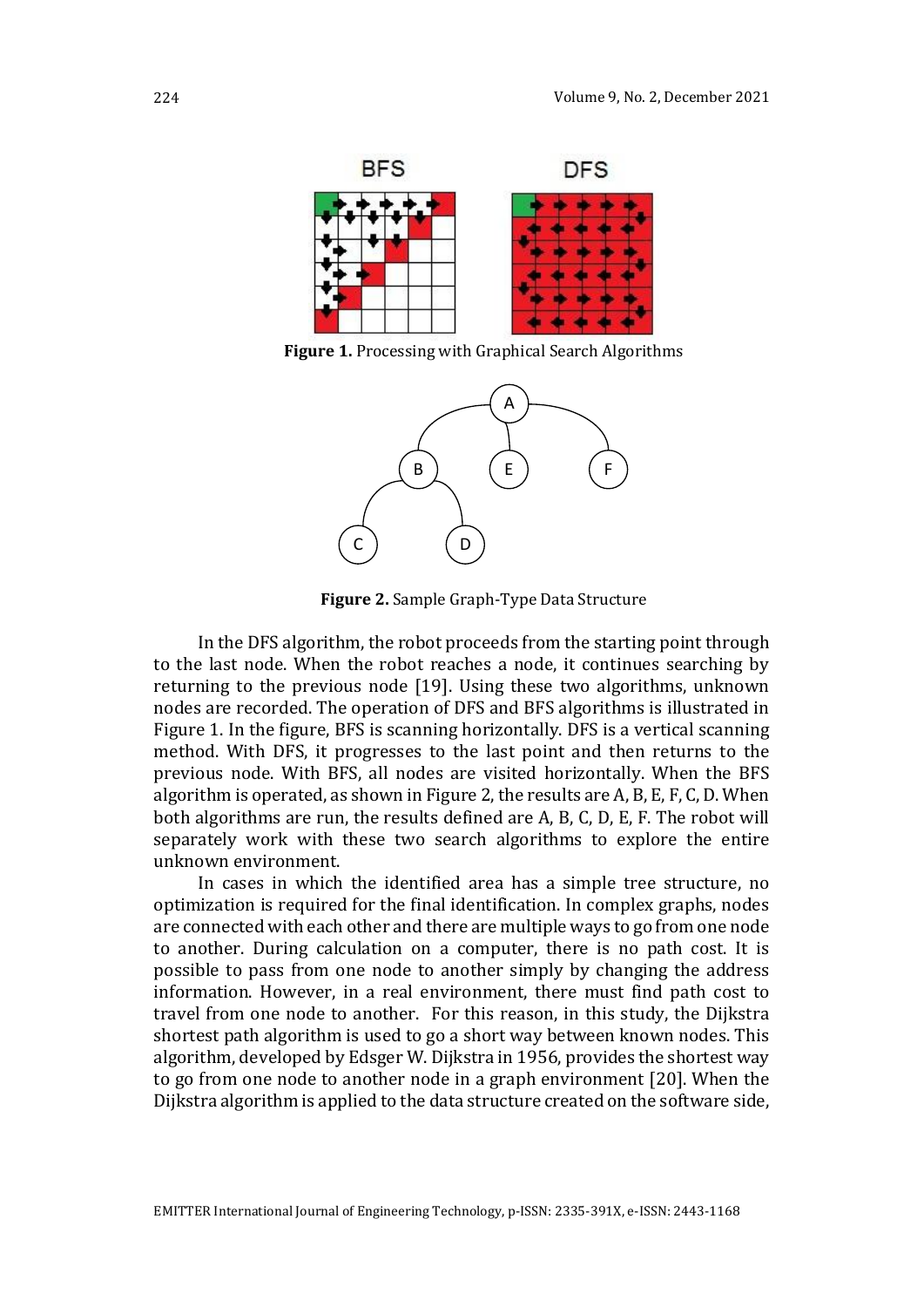each found node V (vertex) is formulated according to the distance between the node's E (edge) with a mathematical "Big O Notation" as follows:

$$
O(V^{\wedge}2) \tag{1}
$$

It is executed as

$$
O(V+E) \tag{2}
$$

to find the shortest path by searching in cycles; the operation is executed in interwoven cycles and the number of operations decreases with time. Thus, it becomes

$$
O(logV)
$$
 (3)

All these transformations together are shown as  
\n
$$
O((V+E)logV) = O(E logV)
$$
. (4)

During the problem, the start and end points of the shortest path change dynamically. In equation 4, this is shown as a time complexity.

## **3. PROBLEM DESCRIPTION**

Various search algorithms are used to identify unknown environments. Mobile robots travel around, exploring the environment. BFS and DFS algorithms are used for exploration. Each new intersection point is recorded with the address of that location. This intersection point is called a node; the distance from one node to another is called an edge. All nodes and edges are saved as a graph structure and later used for search activities.



BFS Path:  $A \cdot B \cdot E \cdot F \cdot C \cdot D$ 

**Figure 3**. Sample Graph Data for an Optimized BFS

<span id="page-3-0"></span>In the identification of an environment such as the type of structure shown in [Figure 3,](#page-3-0) when the BFS algorithm is executed, there is a move from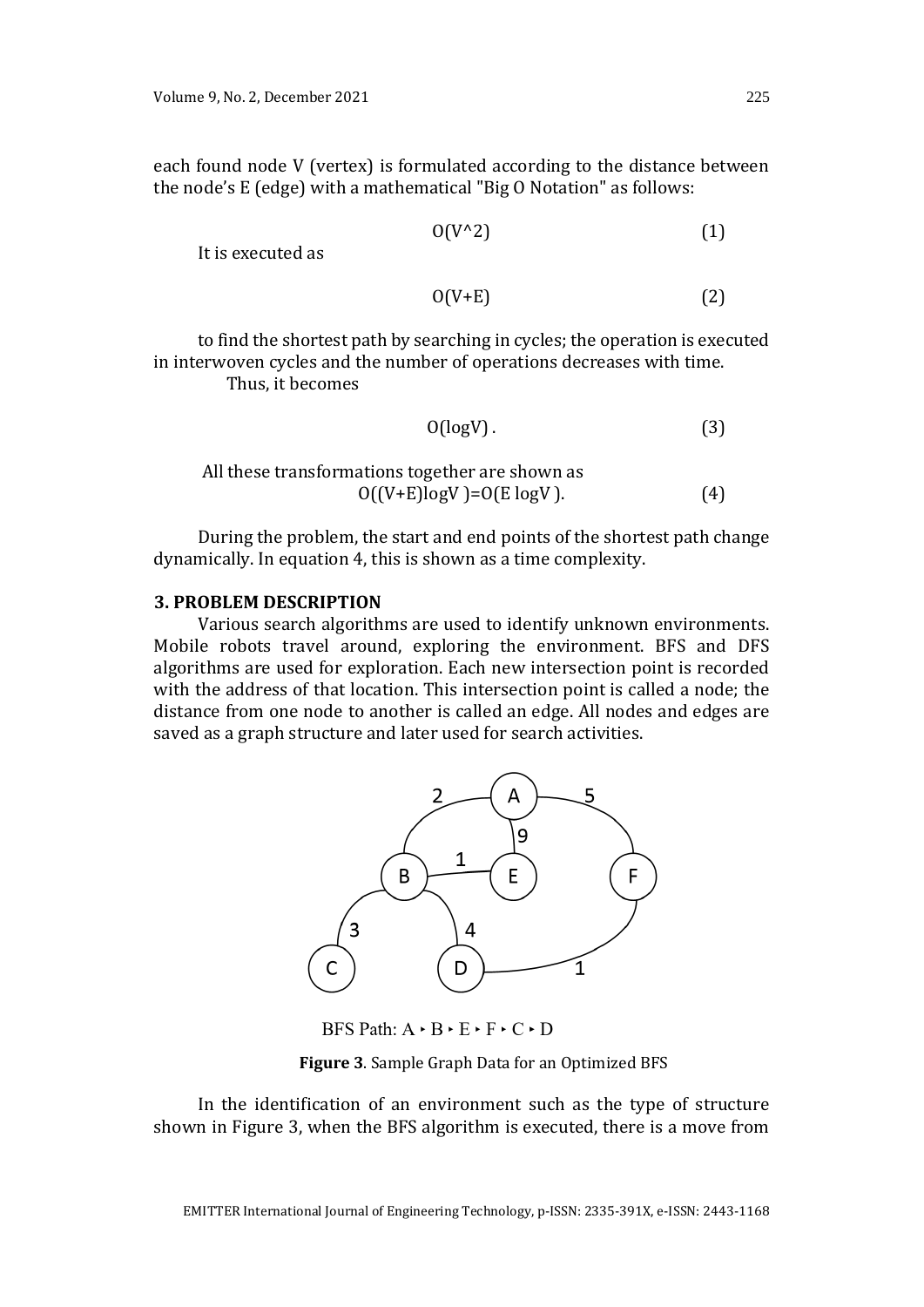the start node A to node B. Afterward, nodes A, E, A, and F are traversed sequentially and the first width level is completed. For the second level, there is a move from node F to node B, after which, nodes B, C, B, D, B, and E are traversed sequentially. Despite the completion of the second level connected to node B, it is necessary to scan the second level of the width connected to node F. For this reason, the robot must go from the E-node to the F-node. Nodes and path costs are given in the form of a graph. The robot can select route B, A, F or route A, F to reach node F. It must select the shortest path between the two choices. The algorithm developed in this study selects the shortest route among those detected. The Dijkstra algorithm is used for this purpose. The map in the graph structure is transformed into a neighbourhood matrix, the lowest cost route is determined, and the robot is provided with this route. In this structure, although the robot travels more nodes, route B, A, F is the shortest distance. With this hybrid work, the distance and time required for exploration have been reduced.

Another graph structure example is given in [Figure 4.](#page-4-0) If exploration is made with this DFS algorithm to map a graph structure, the robot moved from start node A to the final node as A, B, C. After node C, it must return to the last node B and follow nodes D, E, D, F, H, and A. In the same way, after node A, it must return to node H. A, H is farther than A, B, D, F, H. The determination of this route was calculated with the Dijkstra algorithm and the route information transferred to the robot.



**Figure 4**. Sample Graph Data for an Optimized DFS

#### <span id="page-4-0"></span>**4. PRACTICAL APPLICATION**

We developed mobile robot hardware, mobile robot software, and computer software for practical applications. The software was developed to work seamlessly with the entire system. Also a line maze was chosen as its environment, and an interface with  $C \#$  software was developed to run the robot algorithms and draw a 2D map of the environment.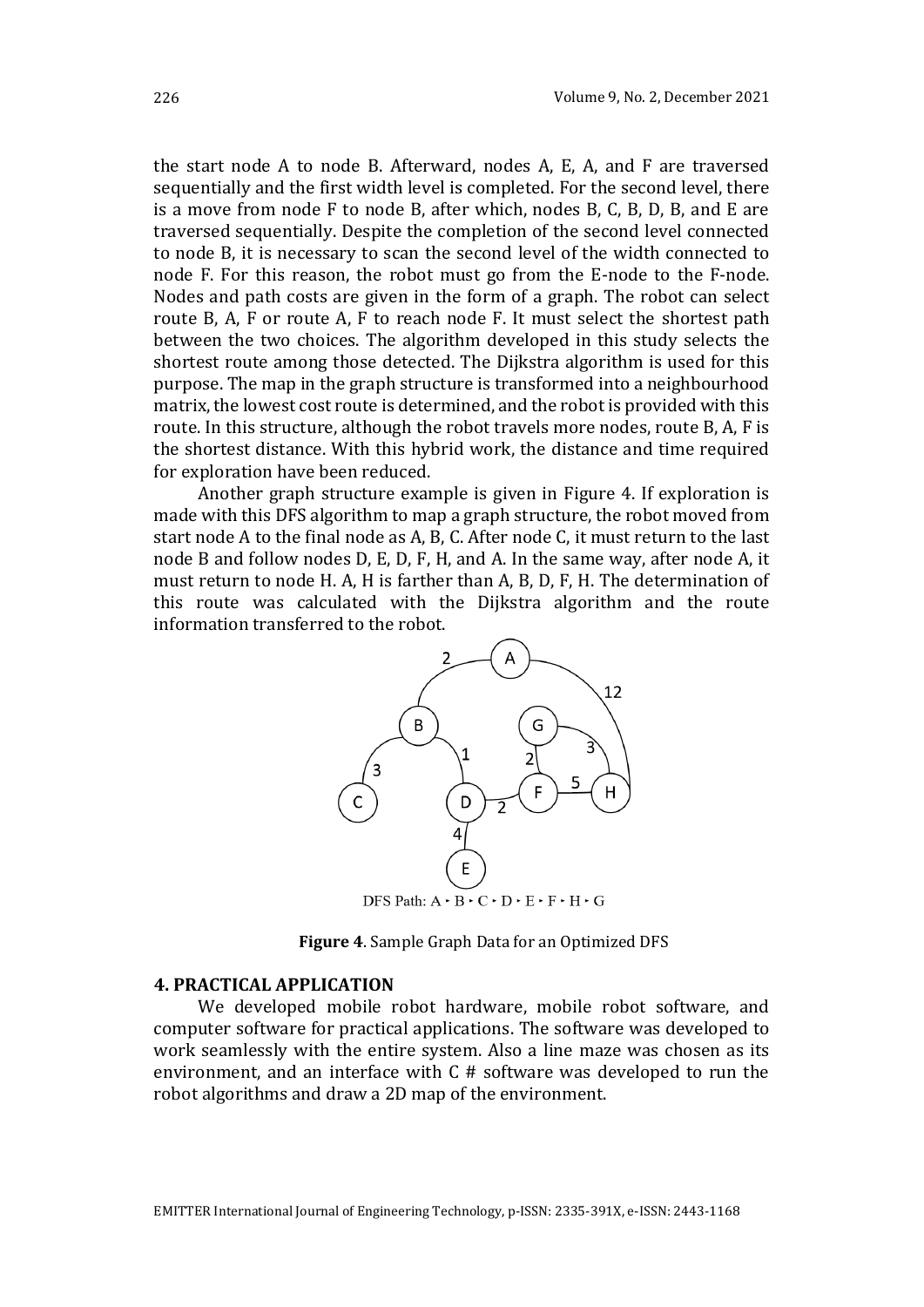

**Figure 5**. The Pololu 3Pi Mobile Robot

### <span id="page-5-0"></span>**4.1 MOBILE ROBOT**

The Pololu 3pi robot was used to test the algorithms used to define the environment. This robot has a small structure (9.5 cm in diameter) and carries five line detection sensors, which allows the robot to successfully track the line [21,22]. There are serial communication ports and additional digital inputs and outputs on the robot. An electronic card is built into the robot to communicate with the sub-circuit using the communication ports. This electronic card, as well as additional sensors, allows the robot to communicate with the computer; information from the robot can be transferred instantaneously to the computer. The robot used in [Figure 5](#page-5-0) and the developed electronic card are shown in [Figure 6.](#page-5-1) While the bottom layer of the robot performs the line tracking functions, the upper layer performs the decision and communication functions.



**Figure 6**. Pololu 3Pi and Additional Printed Circuit Board (PCB)

<span id="page-5-1"></span>In order for the robot to detect the environment, sensors compatible with the environment should be used. As the environment in this study is a line maze, it will be sufficient for the robot to only detect the line. If there was a corridor maze or an obstacle environment, there might be a need for other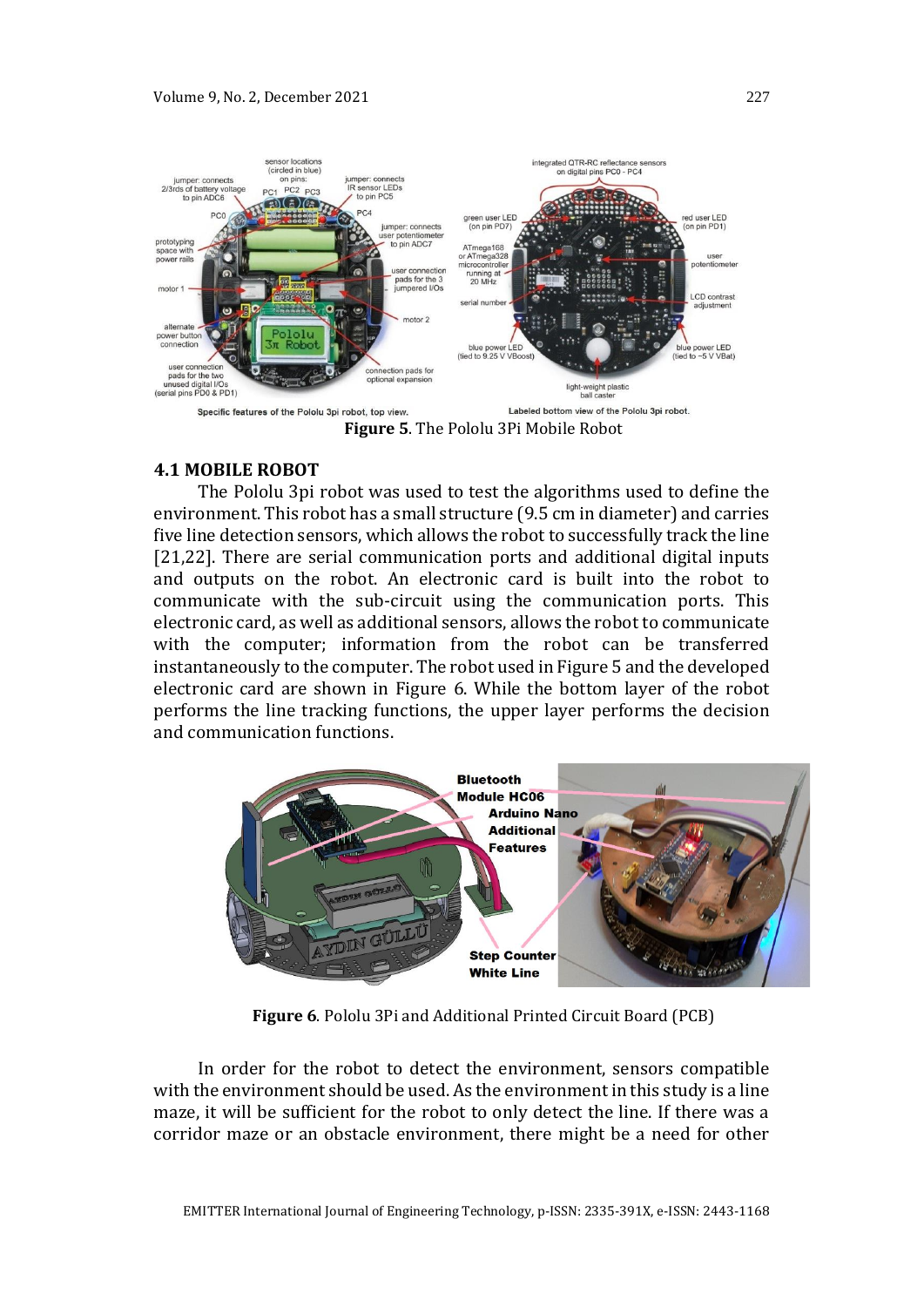sensors that report depth, distance, and direction. In the present case, the robot obtains two groups of information from the environment. With the first group of information, the robot moves by itself. There is no choice of direction or decision.



<span id="page-6-0"></span>**Figure 7**. First Group Environmental Information and Pseudocode

In the first group, the information received from the medium is single commanded, such as left (L), right (R), or straight (S). These commands will be recorded step by step and operated. When the first group of information arrives, the code shown in [Figure](#page-6-0) is run.

The second group is the information that enables the robot to choose its direction and make decisions. The place where the second group of information is located is also a node for software. The distance between the two node points is determined by the data perceived and recorded in the first group. The first group of data contain the edge information; the second group of data is perceived as a combination of several commands. For example, it can be in the form of L-R, L-S, R-S, L,S,R, or B (the last node, indicating return). A selection of turning direction is required between the nodes except "B".



<span id="page-6-1"></span>**Figure 8.** Second Group Environmental Information and Pseudocode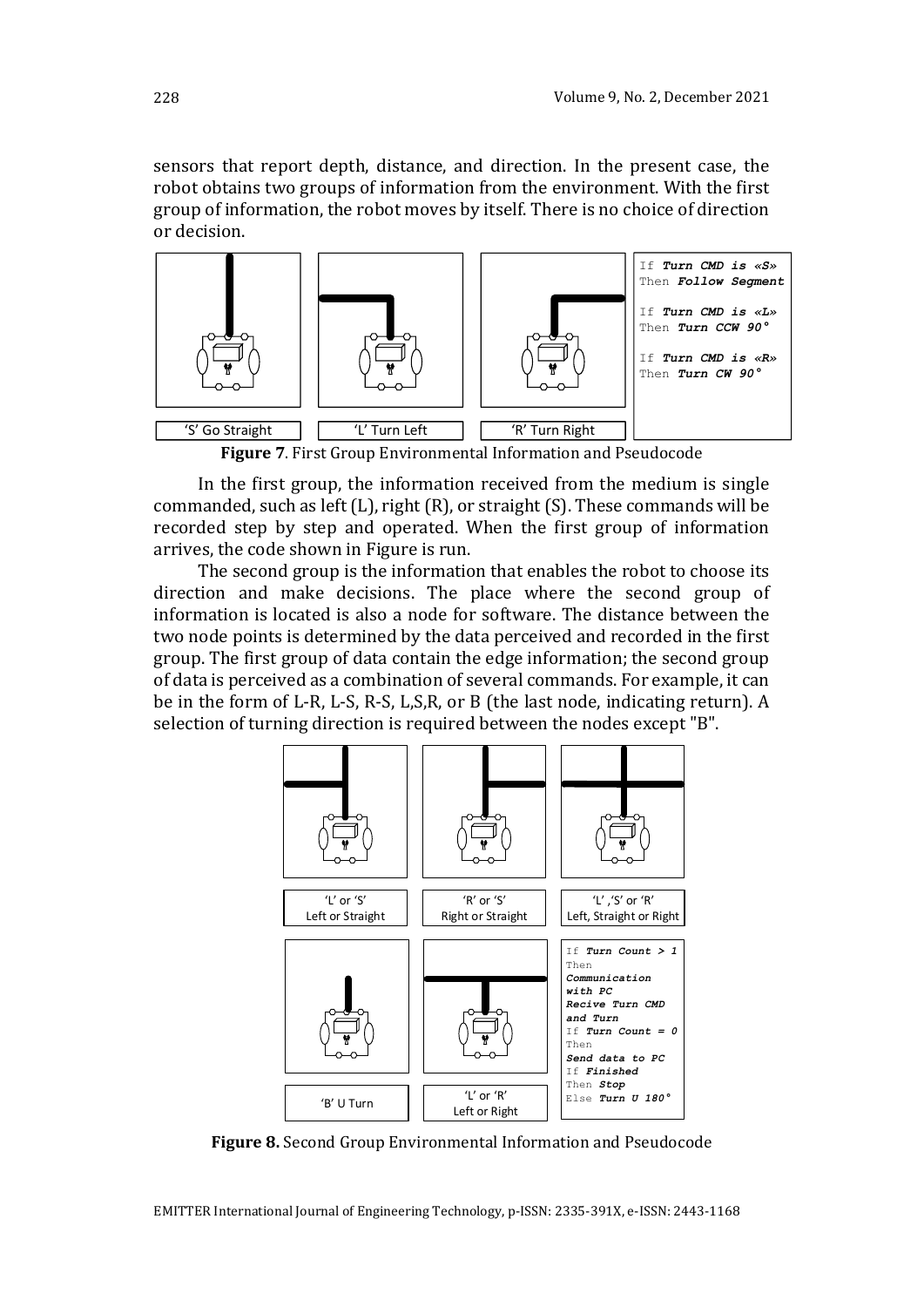When the above-mentioned second group information is read by the mobile robot sensors, the code shown in [Figure](#page-6-1) will operate. At this stage, the robot travels until it encounters any node and the distance is recorded.

When the nodes are detected, the address of the node is sent to the computer with the number of directions in the node, as is the distance from the previous node to the current node. According to the direction command received from the computer, the robot must rotate 90° or 180° around its own axis. There are two active wheels connected to the DC motor for robot rotation. An independent wheel is used for balance. If differential driving is applied to the kinematic model of a robot with this structure, the turning motion is obtained from the following equations 5-11.

In the differential drive mechanism, the robot can move in two planes x and y. It can also rotate between these coordinates. This indicates that the mobile robot has three angles of freedom, which are expressed by the matrix in equation 4.1.

$$
q = \begin{bmatrix} x \\ y \\ \theta \end{bmatrix} \tag{5}
$$

In this structure, the x and y planes indicate a θ rotation angle. The motors must move at different speeds in order to rotate. In addition to the rotation speeds of the motors, the wheel diameters are also important. Equations 6 and 7 are indicate the relationship of the motor speeds.

$$
v_R = r \omega_R \tag{6}
$$

$$
v_L = r \omega_L \tag{7}
$$

Here, r is the radius of the wheel and  $\omega$  is the angular velocity of the respective motor. The motion and angular motion of the robot from independent wheel movements are shown in equations 8 and 9. In the angular velocity formula,  $r_c$  is the radius of the mobile robot, which is half the distance between the two wheels.

$$
v(t) = \frac{v_R(t) + v_L(t)}{2} \tag{8}
$$

$$
\omega(t) = \frac{v_R(t) - v_L(t)}{r_c} \tag{9}
$$

The change in the x, y coordinates according to the resultant linear velocity of the mobile robot and the resulting angle is shown in equation 10- 11.

$$
\dot{x} = v \cos \theta \tag{10}
$$

$$
\dot{y} = v \sin \theta \tag{11}
$$

Here,  $\dot{q}$  is the state variable that is a derivative of the vector. It consists of linear and angular velocity changes in the x and y axes [23-25].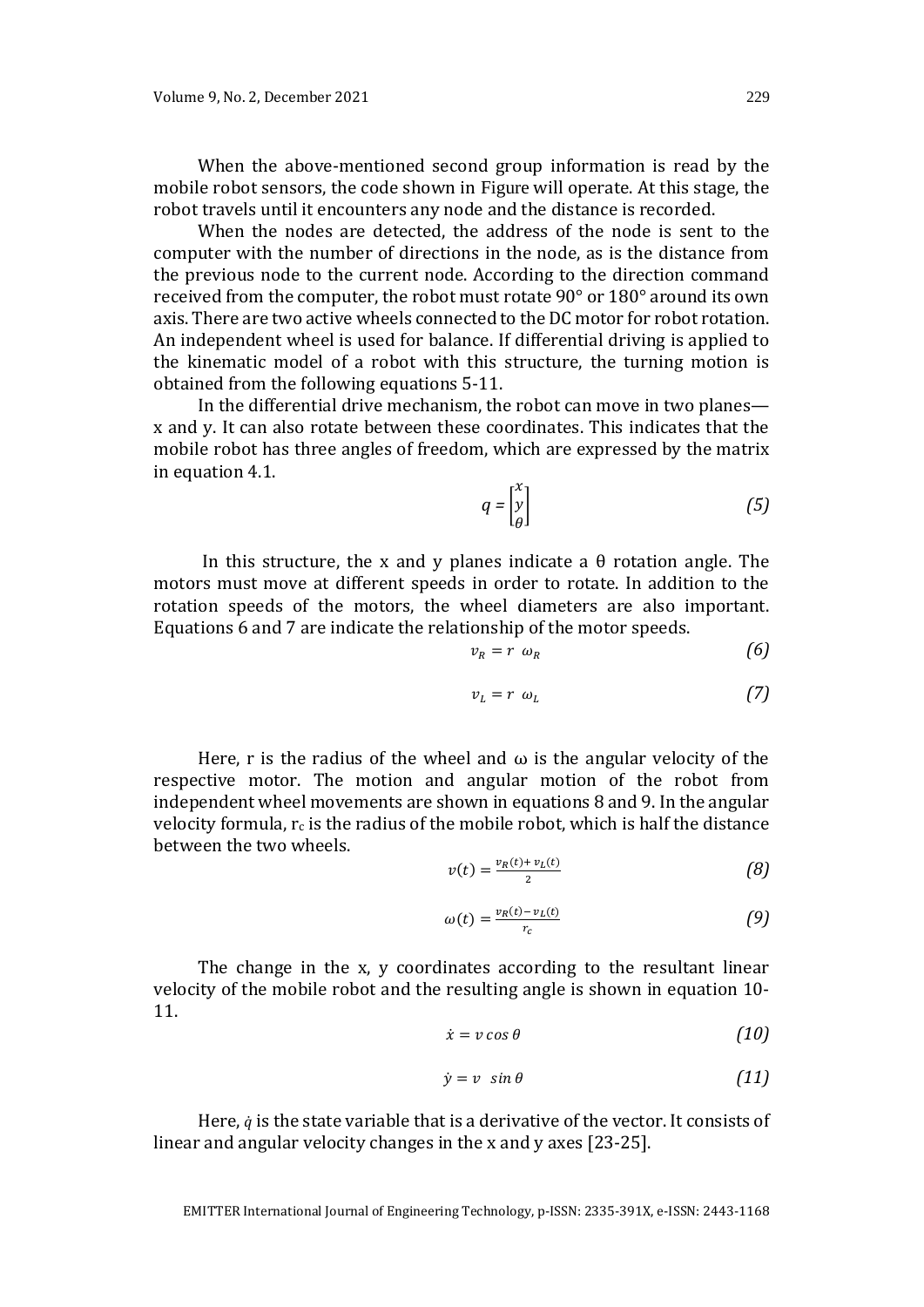$$
\begin{bmatrix} \dot{x}(t) \\ \dot{y}(t) \\ \dot{\theta}(t) \end{bmatrix} = \dot{q} = \begin{bmatrix} \cos \theta & 0 \\ \sin \theta & 0 \\ 0 & 1 \end{bmatrix} \begin{bmatrix} v(t) \\ \omega(t) \end{bmatrix} = j(\theta)v \tag{12}
$$

Differential driving is only used to track the line in turns. The proportional–integral–derivative (PID) controller is applied the robot to follow the line properly and effectively in the physical environment. The error information for the PID controller is a read analogue data from the line sensors. The block diagram of the system applied to the mobile robot are as follows [fig 9.](#page-8-0) In this way, the robot is able to steadily follow the line and turn around. Speed change is applied to the motors by pulse width modulation so that the speeds of the motors are controlled independently.



**Figure 9.** PID Control Block Diagram

#### <span id="page-8-0"></span>**4.2 PHYSICAL TESTING ENVIRONMENT**

As a physical test medium, 8 mm thick and 25 x 12 mm size chips were used. These chips were laid on the floor. One chip represents two cells. The environment was drawn on the chip in the desired size and structure with an electric band. The sensors on the mobile robot allow it to move following the line. For this reason, a line labyrinth was chosen for the test environment. The physical testing environment is depicted in [Figure.](#page-8-1)

<span id="page-8-1"></span>

**Figure 10.** Physical Testing Environment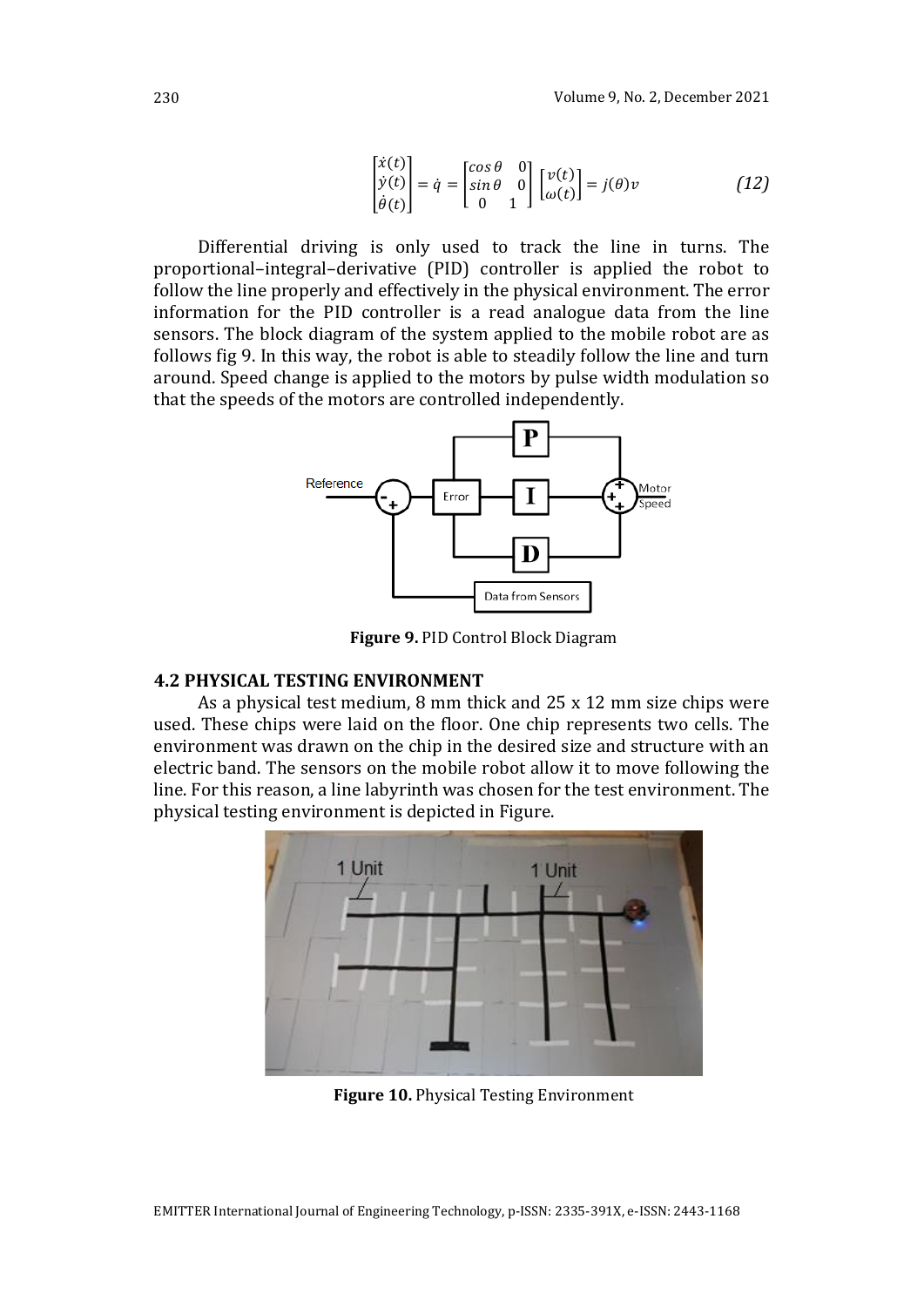#### **4.3 COMPUTER SOFTWARE**

Software was developed to communicate with the mobile robot that receives the information from the environment and sends it computer. The software development environment used was C #. The robot will start to define the environment from a starting point. When it comes to a new node, it sends the route it recorded during the move and the properties of the new node it found to the computer. Computer communication was provided via Bluetooth. The computer evaluates the information that is transmitted wirelessly and guides the robot according to the selected algorithm. If a node has already been added, it is not saved. In the same way, path information between nodes is recorded with information, such as route information, from one node to another. All these data are stored in a graph structure. The saved graph structure is given in [Figure.](#page-9-0)



**Figure 11**. Generated Graph Structure

<span id="page-9-0"></span>If there is movement between previously known nodes, Dijkstra algorithm is run. In this way, the shortest path is found and quick exploration is ensured. The software developed on the computer can also draw a map of the environment. The developed software interface is given in [Figureb](#page-10-0). The robot receives cell information from the field. When it starts to move from a starting point, the S command indicates straight, the L command indicates left, the R command indicates right, and the B command indicates return. When the robot moves from one node to another, the first group information is recorded. If this information is  $S \rightarrow S \rightarrow R \rightarrow S \rightarrow L$ , the route information in [Figurea](#page-10-0) is drawn on the computer. At the same time, a path cost is incurred. In this example, the path is 5 units, which means that a 5 x  $12 = 60$  cm path was recorded.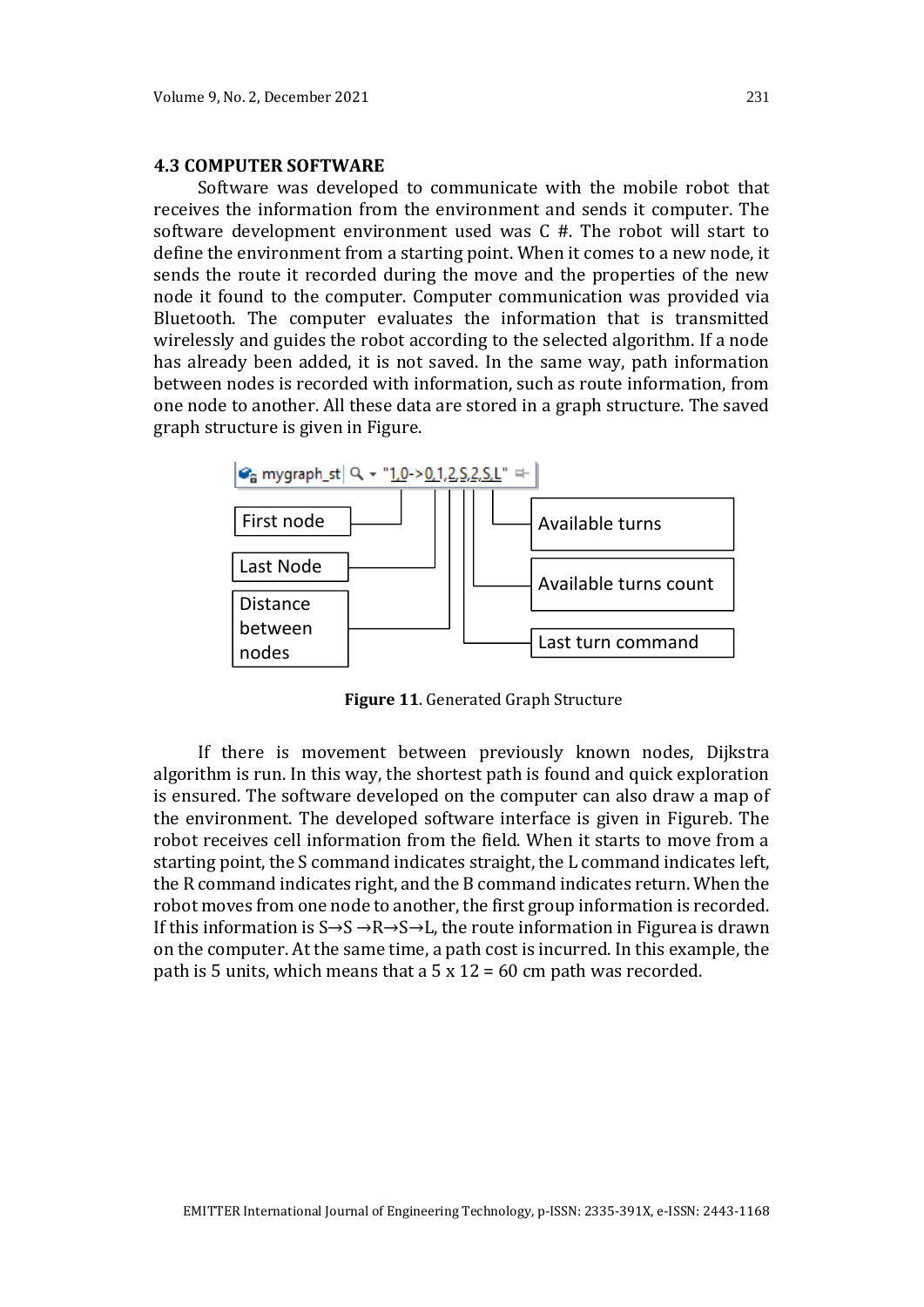

**Figure 12**. Simple Robot Motion and Plotting on the Computer

<span id="page-10-0"></span>This distance is plotted as in [Figureb](#page-10-0) with the specified scale in the computer. Likewise, the node points are indicated as circular. If this is a node point and we assume the address starting point as 0,0, the address of the destination node is 2.3.

#### **5 EXPERIMENTAL RESULTS**

Optimized graph scanning algorithms were tested with a real mobile robot in four different environments, as indicated in [Figure](#page-11-0), [15](#page-11-1) and [16.](#page-12-0) For comparative purposes, three different environment DFS and BFS algorithms were defined separately. Test mazes are small in size because of the boundary of the physical environment. But the search processes in the environment seem to be shortened for both algorithms. If testing is done in larger and complex environments, optimization will work better. Maze 3 and 4, the largest test environment in the tests performed, shows the success of the optimization results better.

In the figures shown (figures 13 to 16), the environment transferred to the computer. On the computerized map, the blue dot shows the robot's position, and the hollow points show the nodes. The places where the robot starts and ends (return) are also considered as nodes. Nodes are decision points for which direction to choose in directions.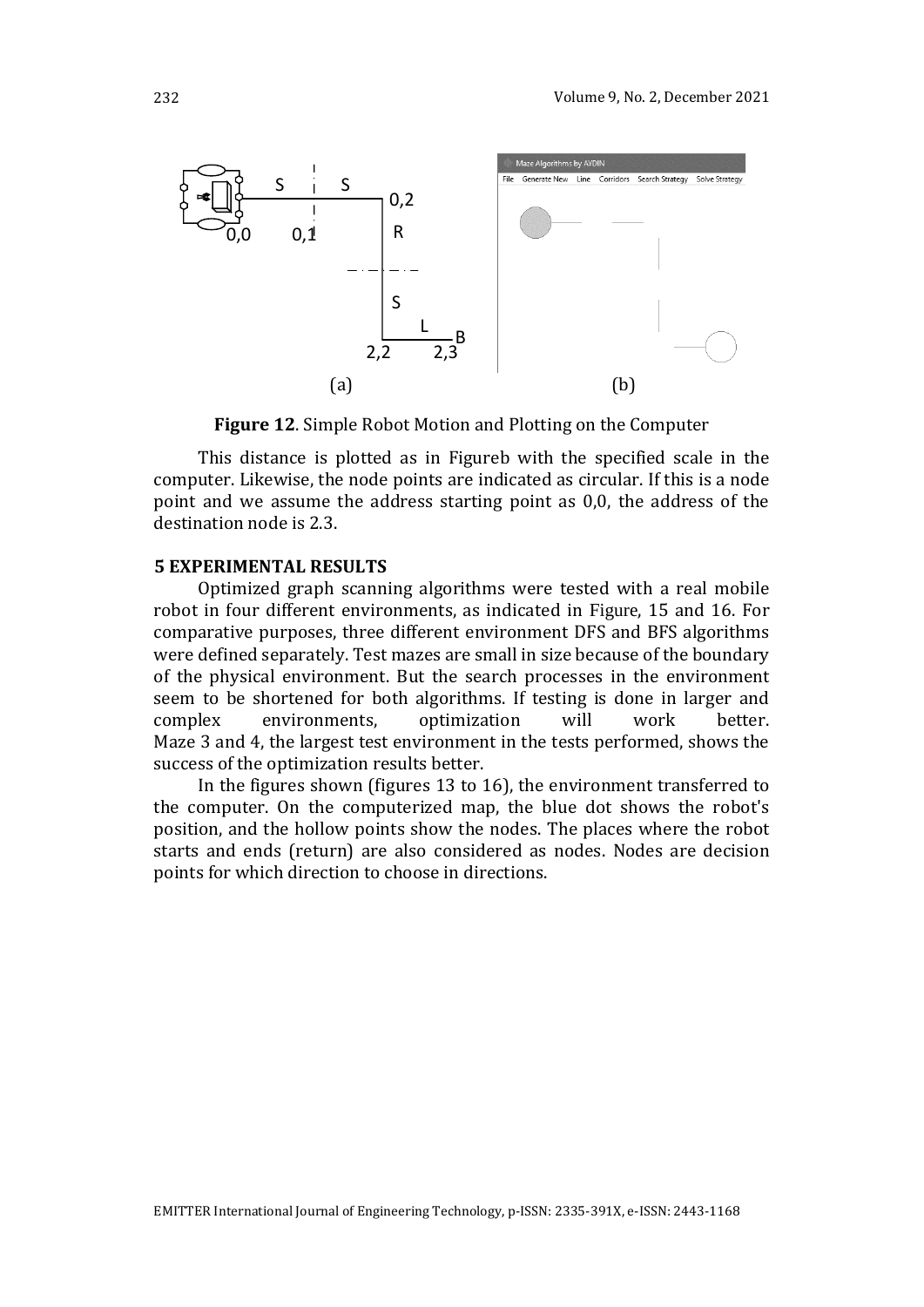

**Figure 13**. Test Maze 1 and Its Transfer to Computers

<span id="page-11-0"></span>

**Figure 14**. Test Maze 2 and Its Transfer to Computers



<span id="page-11-1"></span>**Figure 15**. Test Maze 3 and Its Transfer to Computers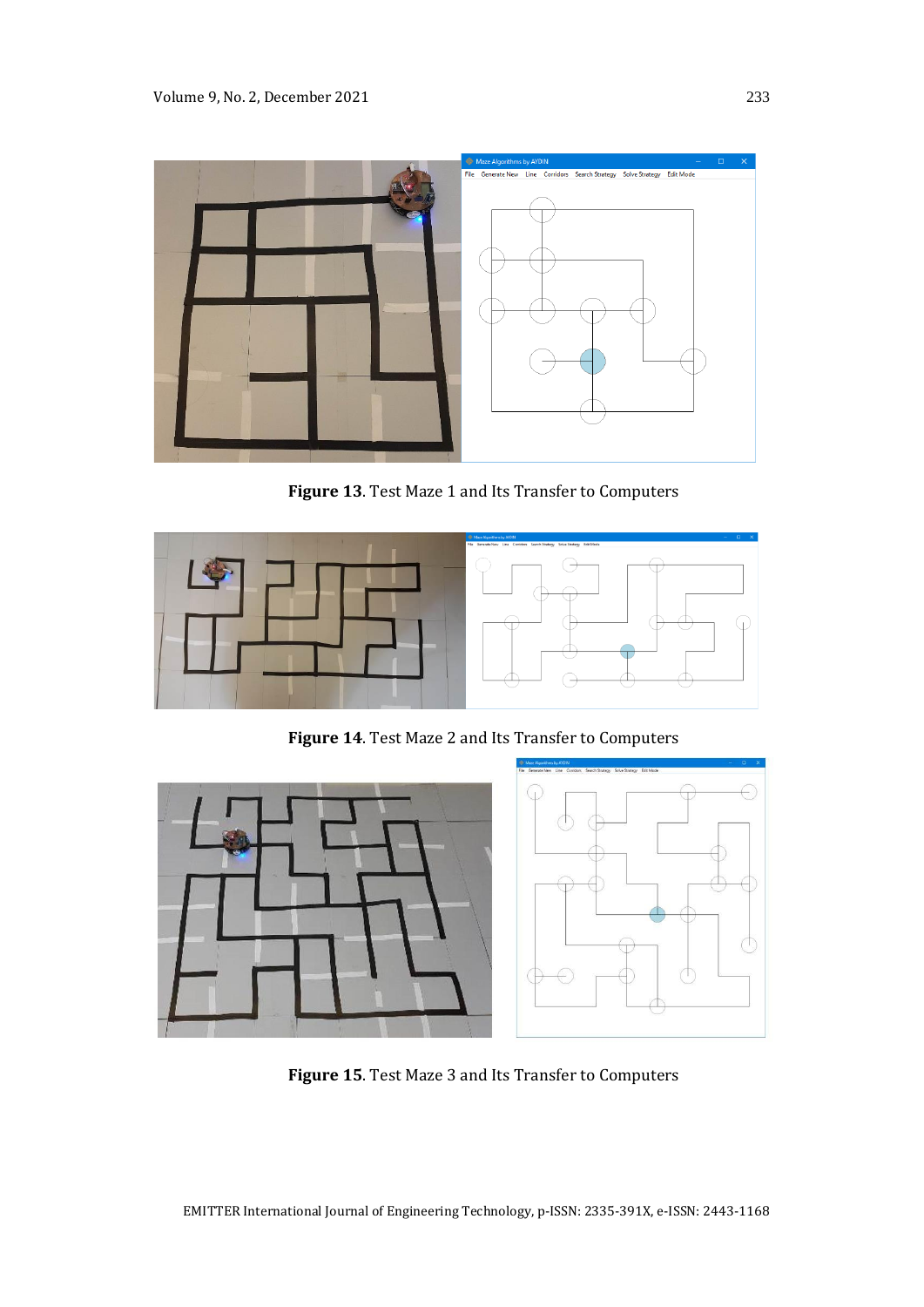

**Figure 16**. Test Maze 4's Transfer to Computers

<span id="page-12-0"></span>DFS + Dijkstra and BFS + Dijkstra algorithms were operated and the results examined. The path costs of the robot for scanning each entire environment were recorded. The results are shown in [Table 1.](#page-12-1) In the experimental study, each unit of distance was taken at the same time. For these reasons, unit step can be evaluated as unit time at the same time. The least number of steps gives the shortest distance.

**Table 1**. Algorithm Results as Total Unit Step Distance

<span id="page-12-1"></span>

|               | <b>BFS</b> | <b>BFS + DIJKSTRA</b> | <b>DFS</b> | <b>DFS + DIJKSTRA</b> |  |
|---------------|------------|-----------------------|------------|-----------------------|--|
| <b>MAZE 1</b> | 90 Step    | 81 Step               | 39 Step    | 37 Step               |  |
| <b>MAZE 2</b> | 169 Step   | 137 Step              | 76 Step    | 72 Step               |  |
| <b>MAZE 3</b> | 292 Step   | 233 Step              | 112 Step   | 94 step               |  |
| <b>MAZE 4</b> | 958 Step   | 785 Step              | 654 Step   | 129 step              |  |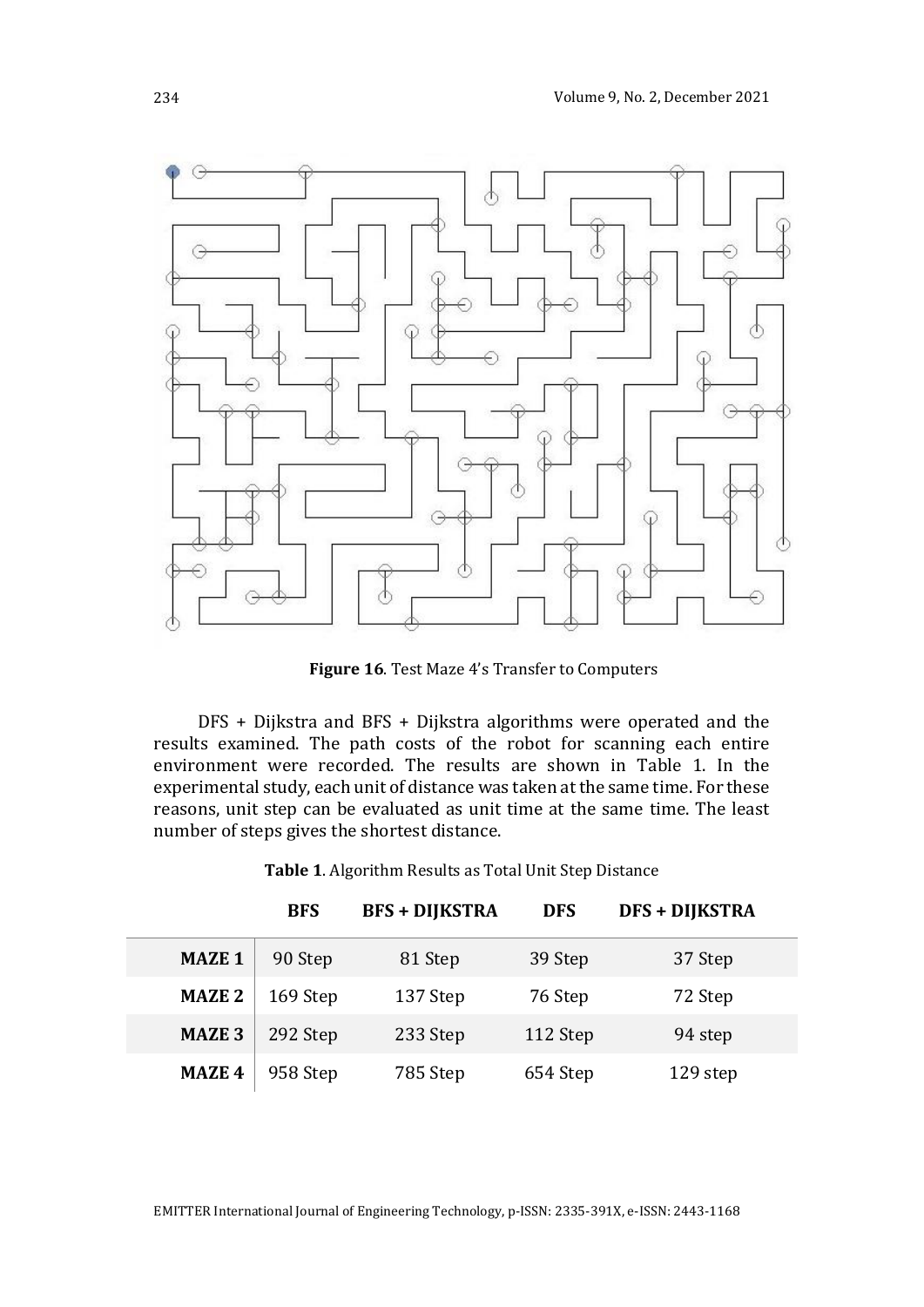#### **6.CONCLUSION AND FUTURE WORK**

In this study, a mobile robot was used to identify real environments. The robot used graph search algorithms to navigate and map unknown environments. When identifying a real environment, every nodes in environment, the directions from each node and the distance between the nodes are appropriately obtained. By searching according to an algorithm, the robot travelled between nodes and the newly discovered nodes were recorded. The movement between the known nodes was provided by the route determined by the Dijkstra algorithm. With the code that we developed to operate with DFS and Dijkstra algorithms, integrated exploration was ensured with less distance travelled than with the DFS algorithm alone. Similar results were obtained with the BFS algorithm; BFS + Dijkstra gave better results because the width search was done in the BFS algorithm. Because BFS does a horizontal scan, it takes a lot more distance and a lot of time to explore a real environment. Instead of scanning the entire environment with BFS, slightly better results were obtained with new node detection with BFS and returning with Dijkstra. However, as shown in table 1, the best result was obtained with the DFS + Dijkstra algorithm. The increase in the number of nodes caused the Dijkstra algorithm to work better. Maze four is an example of this.

 When searching in the real world, the robot must travel a certain distance to arrive at one node from another. The shorter this path, the shorter the total time and distance required for exploring the real environment. The developed hybrid algorithm was successfully tested in a real test environment. Among the tested algorithms, the algorithm that performs a search with the real robot in the shortest time and at the shortest distance is the DFS + Dijkstra application. In this study, horizontal scanning algorithms have covered much more time and distance in real environments. During the discovery of new paths with DFS, Dijikstra was preferred in choosing the shortest path for the running algorithm to go to known nodes. In this way, the discovery was made in a hybrid way. DFS will be able to scan the entire environment, eliminating the disadvantages of wall tracking algorithms used in real robots, such as looping. In more complex environments, more efficient results could be obtained with perception algorithms such as A \* or GBF instead of Dijkstra. In this way, scanning can be done by going to the node point in a shorter way and in a shorter time. In daily life, our proposed algorithm can be used in the field survey of autonomous vacuum cleaners, cleaning robots, and lawn mowers. In the future, it is planned to apply these studies to a mobile robot working in 3D real environment. For this purpose, it is planned to change the mechanical and sensor structure of the robot. The discovery of the real environment of 3D environment is planned to be provided by these developed algorithms. It is also aimed to use these algorithms in multi-robot discovery applications.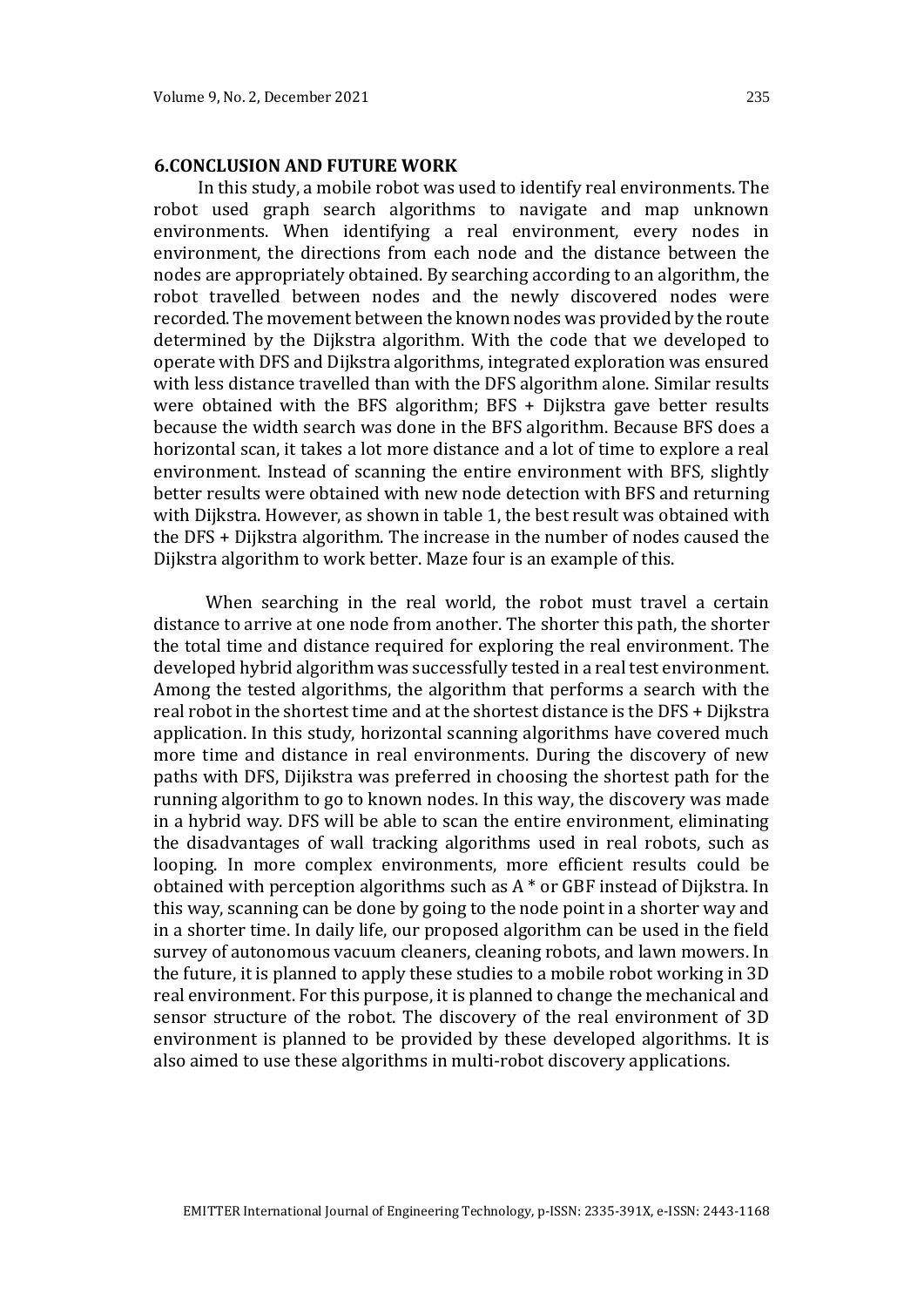### **7. SUPPLEMENT DATA**

In this study, algorithms are obtained by testing with a real robot for a real environment. An interface was coded for communication with the robot and wireless data was collected via Bluetooth. Mobile robot and environment have been selected as limited since only algorithm tests have been conducted. It does not contain a robot encoder. It only detects the line with optical sensors. In real tests, the line is maze-based. However, it has been observed that the complex tests carried out in computer environment by simulations are compatible with the tests performed with limited environment. In the tests, it enabled a real mobile robot to travel the search time and the shortest distance in the search process. The developed test platform is shown in the video link below.



https://youtu.be/ZlcunRXh5BE



https://youtu.be/5\_kUUGt0Blk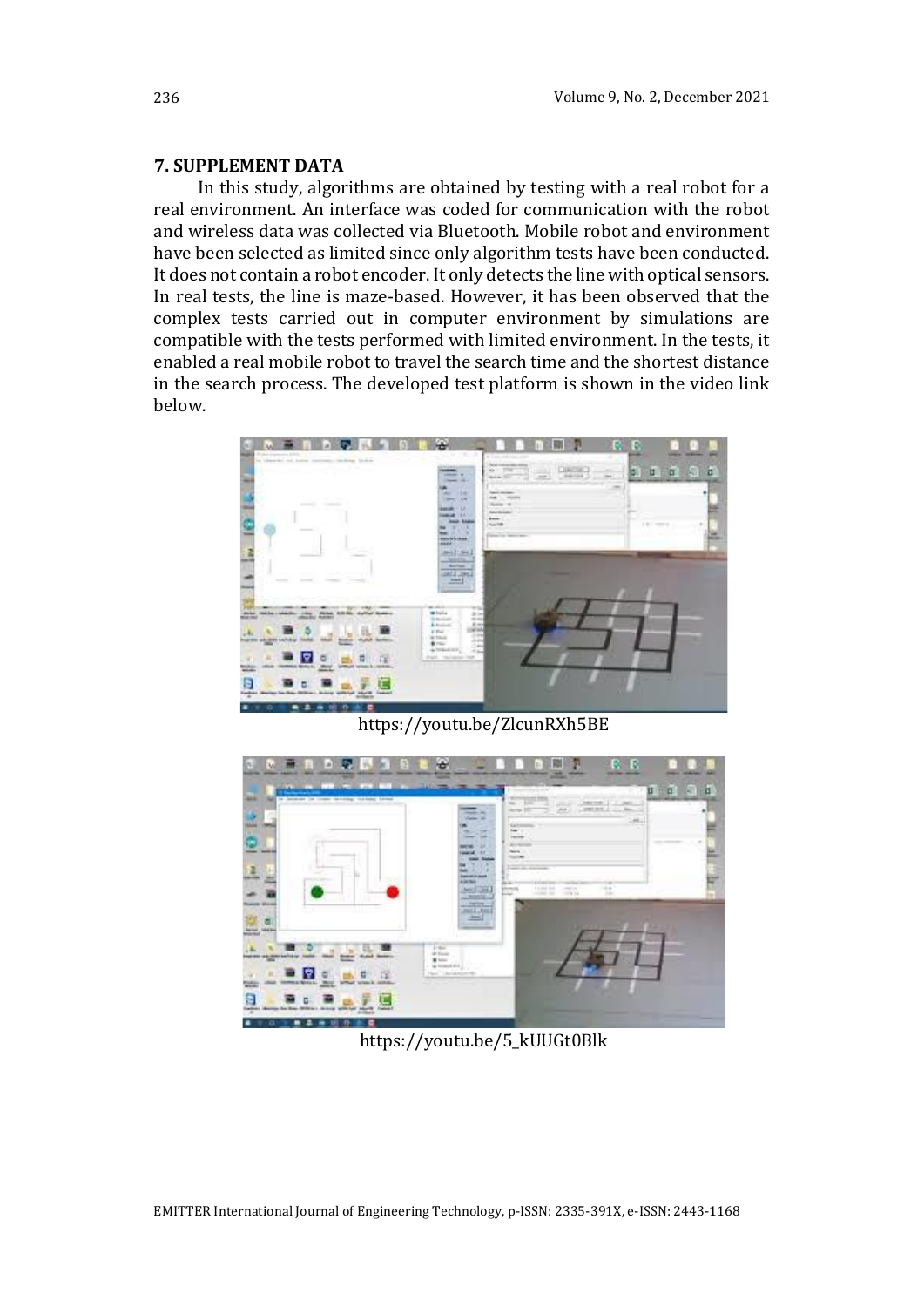#### **REFERENCES**

- [1] Brass, P., I. Vigan, and N. Xu, **Shortest path planning for a tethered robot.** Computational Geometry, 2015. 48(9): p. 732-742.
- [2] Moore, E.F., *The shortest path through a maze*. 1959*: Bell Telephone System.*
- [3] Zhan, F.B. and C.E. Noon, **Shortest path algorithms: an evaluation using real road networks.** Transportation Science, 1998. 32(1): p. 65- 73.
- [4] Zelinsky, A., **A Mobile Robot Exploration Algorithm.** Ieee Transactions on Robotics and Automation, 1992. 8(6): p. 707-717.
- [5] Adorni, G., et al., **Vision-based localization for mobile robots.** Robotics and Autonomous Systems, 2001. 36(2): p. 103-119.
- [6] Nüchter, A., et al., **6D SLAM—3D mapping outdoor environments.** Journal of Field Robotics, 2007. 24(8‐9): p. 699-722.
- [7] del Rosario, J.R.B., et al. *Modelling and Characterization of a Maze-Solving Mobile Robot Using Wall Follower Algorithm***.** in *Applied Mechanics and Materials*. 2014. Trans Tech Publ.
- [8] Cai, Z., L. Ye, and A. Yang. *FloodFill Maze Solving with Expected Toll of Penetrating Unknown Walls for Micromouse***.** in *High Performance Computing and Communication & 2012 IEEE 9th International Conference on Embedded Software and Systems (HPCC-ICESS), 2012 IEEE 14th International Conference on*. 2012. IEEE.
- [9] Dain, R.A., **Developing mobile robot wall-following algorithms using genetic programming.** Applied Intelligence, 1998. 8(1): p. 33-41.
- [10] Hanafi, D., Y.M. Abueejela, and M.F. Zakaria, **Wall follower autonomous robot development applying fuzzy incremental controller.** Intelligent Control and Automation, 2013. 4(01): p. 18.
- [11] Kwek, S. On a simple depth-first search strategy for exploring *unknown graphs***.** in *Workshop on Algorithms and Data Structures*. 1997. Springer.
- [12] Everitt, T. and M. Hutter, *Analytical Results on the BFS vs. DFS Algorithm Selection Problem. Part I: Tree Search***, in** *AI 2015: Advances in Artificial Intelligence*. 2015, *Springer*. p. 157-165.
- [13] Everitt, T. and M. Hutter, *Analytical Results on the BFS vs. DFS Algorithm Selection Problem: Part II: Graph Search***, in** *AI 2015: Advances in Artificial Intelligence*. 2015, *Springer*. p. 166-178.
- [14] Everitt, T. and M. Hutter, **A topological approach to meta-heuristics: analytical results on the BFS vs. DFS algorithm selection problem.** arXiv preprint arXiv:1509.02709, 2015.
- [15] Potamias, M., et al. *Fast shortest path distance estimation in large networks***.** in *Proceedings of the 18th ACM conference on Information and knowledge management*. 2009. ACM.